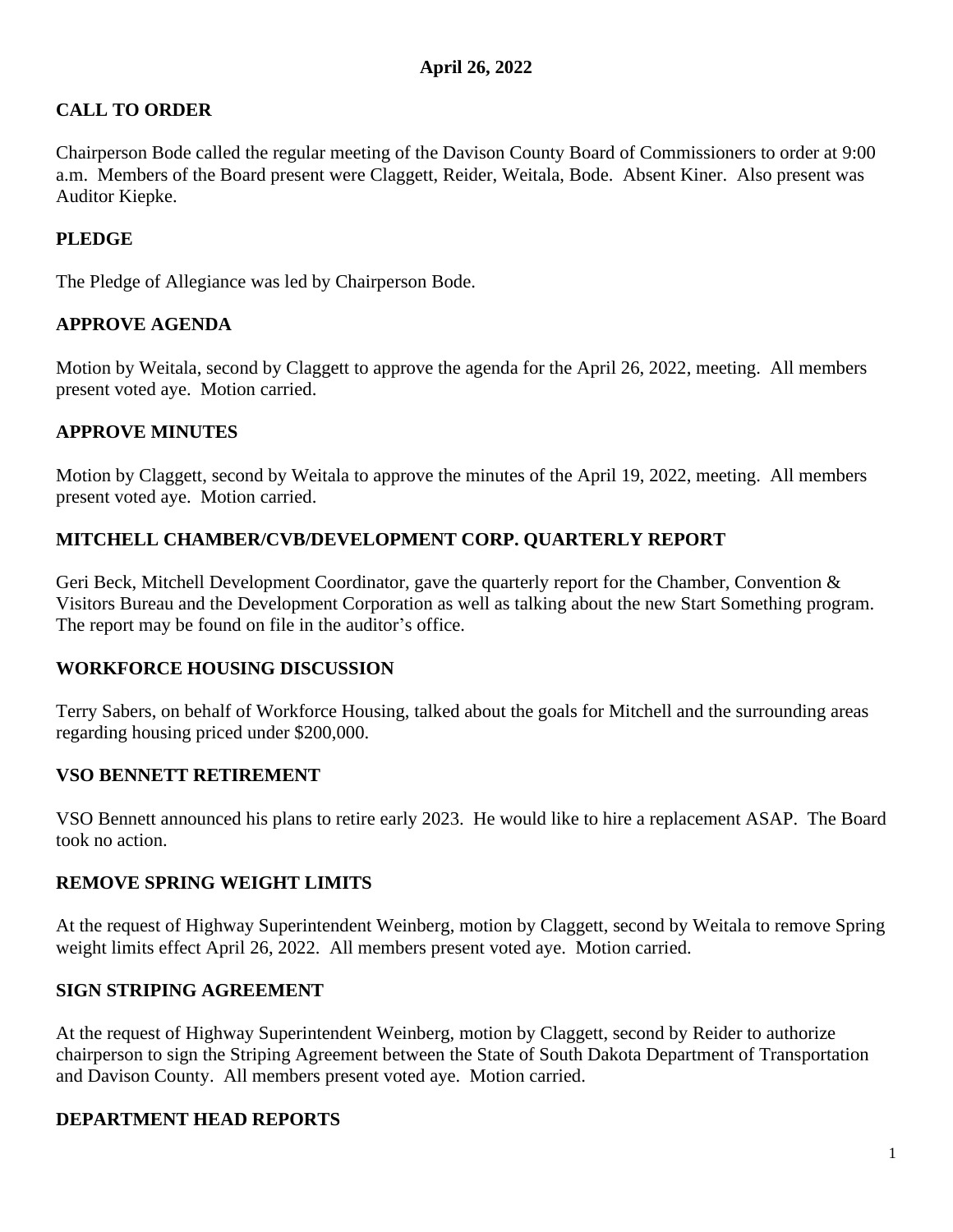Commissioners heard department head reports from ROD Young, EM Bathke, Auditor Kiepke, Treasurer Beintema, VSO Bennett, Community Health Nurse Auch, Sheriff Harr, Corrections Administrator Radel and Human Resources Director Meaney.

# **APPROVE BILLS**

Motion by Reider, second by Weitala to approve the following bills for payment. All members present voted aye. Motion carried.

# **GENERAL FUND:**

**COMM:** Publishing/Daily Republic Forum Communications-57.73**; INSURANCE:** General Liability/SD Public Assurance Alliance-110.46**; ELECT:** Supplies/McLeod's Printing-5.99**; JUD:** Prof Fees/Terri Lembcke Schildhauer-612.75**; AUD:** Lien Coll Supplies/McLeod's Printing-285.00 Time Clock Plus/Time Clock Plus-3,780.00**; TREAS:** Supplies/First Dakota Nat'l Bank-30.00 McLeod's Printing-69.99**; STATES ATTY:** Med Prof Fees/Avera Queen of Peace Health Services-1,353.00 SD Public Health Laboratory-645.00 Repairs & Maint/Dakota Data Shred-51.70 Supplies/Century Business Products-124.23 Innovative Office-79.98**; CRT APPTED ATTY:** Crt Appted Atty/Dailey Law-1,419.70 Legal Exp/Stokes & Associates LLC-1,750.00 Pub Def Contract/Alvine Law Firm LLP-16,229.16 Douglas Papendick-16,229.16**; PUB SFTY BLDG:** Contracts/Automatic Building Controls-280.00 Repairs/Meyers Oil Co-845.10 Water & Sewer/City of Mitchell-1,350.54**; CRTHOUSE:** Repairs & Maint/Menards-37.97 Supplies/Jones Supplies-66.59 Gas & Electric-Northwestern Energy-3,876.66**; NORTH OFC:** Repairs/Chuck's Paint & Blinds-16.79 Gas & Electric-Northwestern Energy-1,779.16 Water & Sewer/City of Mitchell-43.74**; COORD:** Postage/Qualified Presort-1,184.44 Postage Meter Fees/Qualified Presort-298.51 Copy Machine Maint/A & B Business Solutions-46.16 Access Systems-73.63**; HR:** Supplies/GFC Leasing-124.21**; SHERIFF:** Oil Changes/Lube Rangers-116.44 Office Supplies/A & B Business Solutions-68.45 Office Advantage-13.99 Innovative Office-105.10 McLeod's Printing-15.99 Cellular Service/Verizon Wireless-563.37**; JAIL:** Medicine/Avera Medical Group-34.48 Mitchell Clinic-587.41 Office Supplies/Innovative Office-107.76 Laundry Supplies/Aramark-331.20 Kitchen Supplies/Jones Supplies-113.28 Uniforms/Al's Engraving-15.90 Prisoner Food/Summit Food Service-5,324.66 Trvl & Conf/Nat'l Institute for Jail Operations-1,695.00 Contracts/Office Advantage-113.73 Mitchell Clinic-8,625.00 Minor Equip/Bob Barker Co-290.40 Inmate Services/Swanson Services-1.60**; WELFARE:** Supplies/Qualified Presort-28.25**; MENTAL ILL:** Committals/Douglas Papendick-303.00 Hearings/Mark Katterhagen-18.00 Darcy Lockwood-18.00 Lucy M Lewno-176.53 Yankton Sheriff's Ofc-50.00**; FAIR:** Phones/Verizon Wireless-41.90**; CO EXTENSION:** Postage/Qualified Presort-30.92 Supplies/Hanson Co Treasurer-79.00 Utilities/CenturyLink-27.02**; SOIL CONS:** Prof Fees/Davison Co Soil Conservation Dist-6,250.00**; WEED:** Publishing/Daily Republic Forum Communications-23.71 Utilities/City of Mitchell-9.21 Verizon Wireless-41.90**; P&Z:** Publishing/Daily Republic Forum Communications-128.60**; HIWAY:** Publishing/Daily Republic Forum Communications-71.14 Supplies & Materials/Aramark-66.24 Utilities/City of Mitchell-152.64 Verizon Wireless-83.80**; EMG MGMT:** Utilities/CenturyLink-13.51 City of Mitchell-29.22 Verizon Wireless-30.06 EMG ACCUML/Verizon Wireless-117.84**; 911:** Communications/City of Mitchell Police Dept-16,077.59

# **PAYROLL FOR THE MONTH OF APRIL**

Commissioner-\$7,501.52, Auditor-\$13,205.78, Treasurer-\$12,322.38, State's Attorney-\$29,920.19, Public Safety Building-\$4,465.65, Gen. Government Building-\$3,120.01, Director of Equalization-\$18,363.39, Register of Deeds-\$12,942.20, North Offices-\$5,550.36, Veterans' Services-\$7,008.77, County Coordinator- \$518.80, HR-\$4,051.08, 24/7 Program-\$1,636.12, Sheriff-\$39,148.48, County Jail-\$96,686.56, Juvenile Detention-\$204.43, Emergency Management-\$3,688.00, County Road & Bridge-\$44,389.82, Welfare-